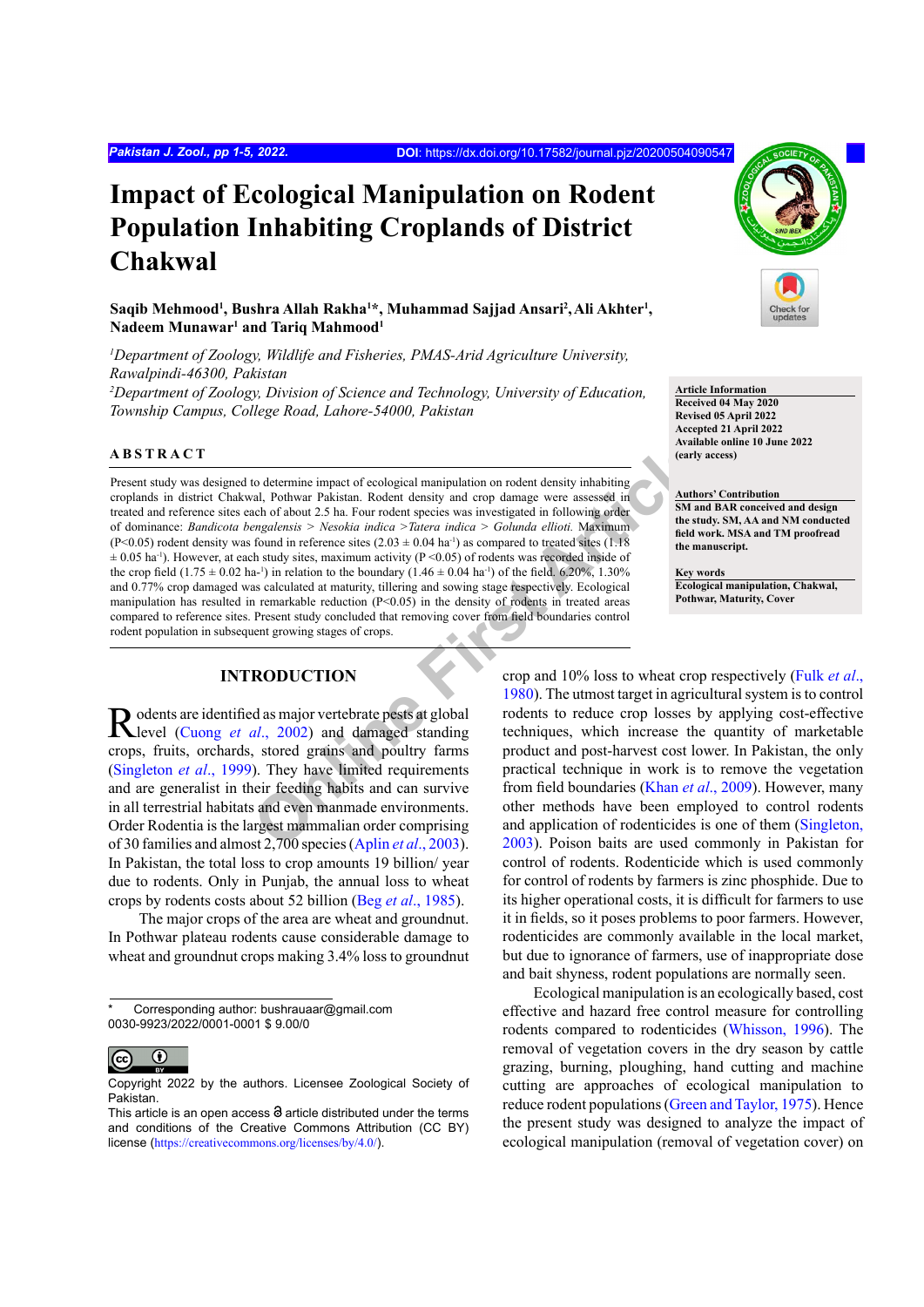rodent population in wheat cropping system in Pothwar area and its impact on sowing, tillering and maturity of wheat cropping system in Chakwal, Pothwar Pakistan.

# **MATERIALS AND METHODS**

#### *Study area*

The present study was conducted in district Chakwal (32° 56' N, 72° 54' E) of the Pothwar plateau. District Chakwal covers total area of 6,524 km² while only 3181 km² used for agriculture purposes. Maize, millet, sorghum, wheat and groundnuts are major cropping system of the area. Mean annual rainfall of the area is about 519 mm while mean annual temperature is 22.3 °C.

# *Study design*

Fracture 1 Stated and 3 **Computer Confident Confident** Stated and 3 **Condition** Stated and 3 **Condition** and calculated on basis of reduction at 158m). Distance between treated sowing tillering and maturity state at least Through reconnaissance survey, 3 treated and 3 reference/control study sites were selected each having an area of 2.5 ha (158m x 158m). Distance between treated and reference sites were at least 200m to prevent rodents movement between sites. These sites were selected on basis of rodent infestation, logistic approach and fallow land patches associated with boarder vegetation. Sites included: Dhokh chingi (N 32° 52.826', E 072° 23.275'), Khair pur (N 32° 44.041', E 072° 48.664') and Kotira (N 32° 56.603', E 072° 36.121'). Live burrow counts were used to assess rodent density at boundary and inside crop field.

#### *Manipulation of treated sites*

Wild vegetation on the crop field boundaries was removed by cutting grasses/herbs, shrubs, forbs and flowering plants as described by Fox *et al*. (2003) before two weeks of sowing wheat. The impact of vegetation removal on treatment and control blocks was evaluated by active/live burrow count method.

## *Assessment of rodent activity*

Live and inactive burrow counts of rodent species were carried out in the wheat crop. Burrow systems that carry no dirt/fresh soil were considered as inactive while burrows with fresh soil particles, faecal pallets in front of the burrow mouths were taken as active burrows. Burrow identification of each rat species was carried out as suggested by Brooks *et al*[. \(1988\)](#page-4-8). The burrow of the bandicoot rat was characterized by the larger soil particles, visible burrow openings, visible runways having crops residues scattered and spindle-shaped fecal droppings while *Nesokia indica* burrows have generally smaller soil particles pushed up from the tunnels and characterized by capsule-shaped fecal droppings mixed into the mounded soil. The burrows of the *Tatera indica* were simple and have one or two surface openings while those of *Golunda elioti* makes nest like structure in exclusively on field edges.

### *Rodent damage assessment*

Rodent damage assessment was conducted in three growth stages of wheat crop as suggested by [Sarwar](#page-4-9) [\(2015\)](#page-4-9). At each study sites, 20 wooden quadrates (1m x 1m) were taken after every two weeks. The total number of tillers and number of tillers damaged by rodents inside wooden quadrate were counted and given as damaged (%) as suggested by [Sarwar \(2015\).](#page-4-9)

$$
Damage (\%) = \frac{No. of tillers damaged}{Total number of tillers} \times 100
$$

#### *Percentage reduction*

Impact of habitat manipulation in treated sites were calculated on basis of reduction in number of burrows at sowing, tillering and maturity stage of wheat crop by using following formula as described by ([Henderson and Tilton,](#page-4-10) 1955).

Reduction = No. of active burrows in reference sites - No. of active burrows in treated sites.

However, Percentage reduction was calculated by the following formula;

```
Reduction
                             \times 100
```
#### *Statistical analysis*

The data are presented as mean  $\pm$  SEM. The data on ecologically based manipulation at different crop stages (sowing, tillering and maturity) and study sites (treated/ reference) were analyzed by two factor factorial design of ANOVA using (MSTAT-C®; version 1.42, Michigan State University, East Lansing, MI, USA). When F-ratio was significant (P<0.05), post hoc comparison between the means was carried out through Fisher's protected LSD test.



Fig. 1. Map of Pothwar Plateau, Pakistan showing location of study sites selected at district Chakwal.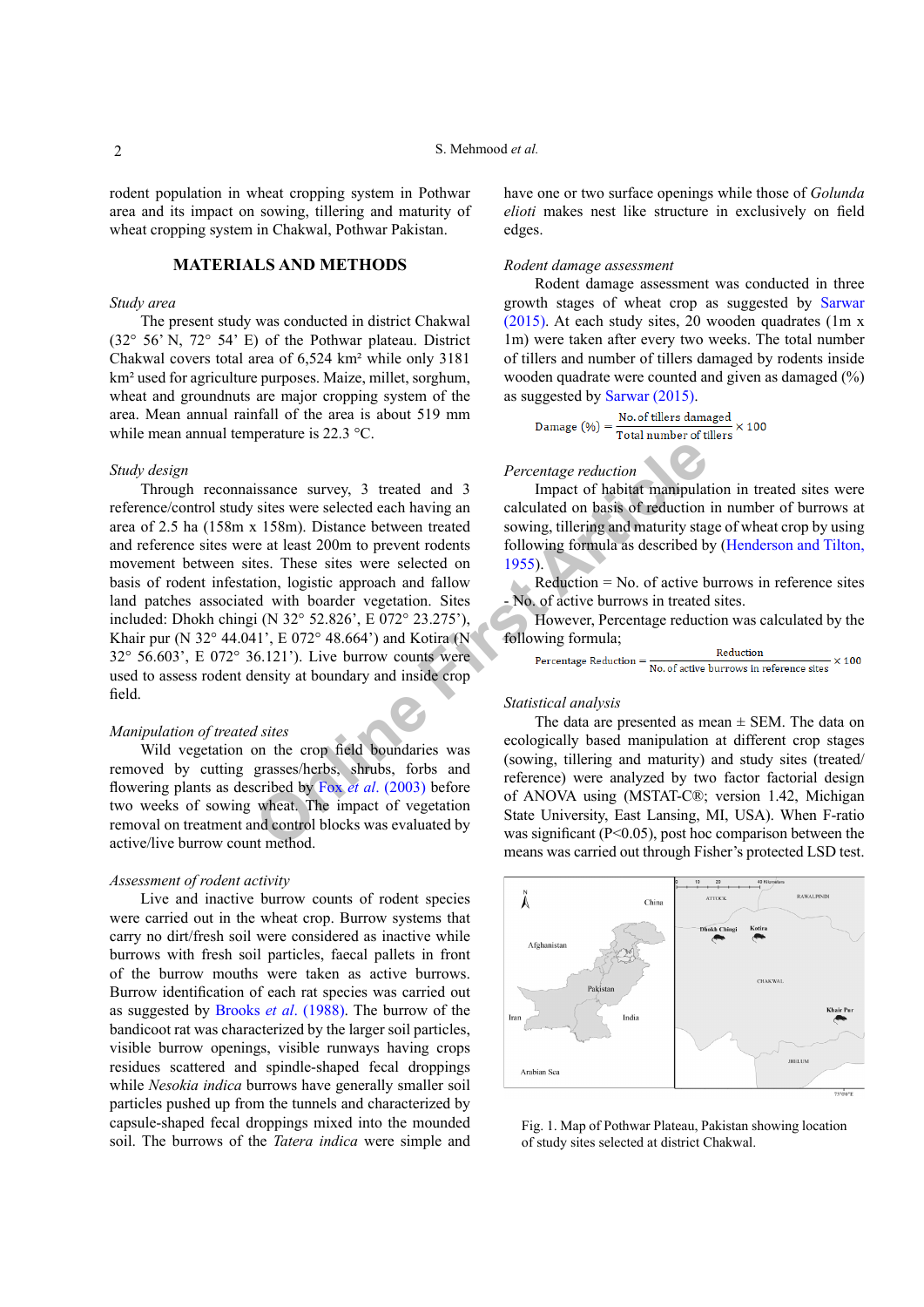#### **RESULTS**

#### *Rodent activity after manipulation*

The data on the number of rodent activity in treated sites (boundary and inside of field) and reference sites (boundary and inside of field) at wheat crop stages (sowing, tillering and maturity) are given in [Figure 2](#page-2-0). At each study site, maximum (P<0.05) rodent activity was recorded at inside of the crop field  $(1.75 \pm 0.02 \text{ ha}^{-1})$  compared to boundary  $(1.46 \pm 0.04 \text{ ha}^{\text{-1}})$  of the field (F = 7.07, 15.04, 0.03, 3.62, 43.83, 44.41, 14.51, 2.14, 16.04, 42.07, 1.42, 6.92, d.f.= 1; P<0.05).

Higher (P<0.05) rodent activity was observed at maturity (1.87± 0.03 ha<sup>-1</sup>) (F=77.12, 96.79, 18.98, 160.2; d.f.=1) compared to tillering  $(1.12 \pm 0.02 \text{ ha}^{-1})$  (F=3.03, 0.007, 3.283, 22.64; d.f.=1) and sowing  $(0.89 \pm 0.02)$  ha-1 ) (F**=**18.66**,** 9, 0.0563, 17.34; d.f.=1) stage of wheat crop. Maximum  $(P<0.05)$  numbers of rodent burrows were observed in the reference fields  $(2.03 \pm 0.04 \text{ ha}^{-1})$  as compared to treated fields  $(1.18 \pm 0.05 \text{ ha}^{-1})$ .



<span id="page-2-0"></span>Fig. 2. Rodent activity in treated and reference sites at sowing stage (a), tillering (b) and maturity (c) of wheat crop in study area. Bars with different letters showed statistically significant differences (P<0.05) among the treated and reference sites.

## *Rodent damage assessment*

The data on the rodent damage assessment at growth stages (sowing, tillering and maturity) of wheat crop are given in [Figure 3](#page-2-1). It showed that rodents cause less (P<0.05) damage at sowing stage (0.77 %) compared to tillering  $(1.30\%)$  and maturity  $(6.20\%)$  stage of crop.



<span id="page-2-1"></span>Fig. 3. A comparison of damage in wheat farmland by different rodent species at various growth stages of crop. Bars with different letters showed statistically significant differences (P<0.05) among the treated and reference sites.



<span id="page-2-2"></span>Fig. 4. Impact of ecological manipulation on reduction (%) in rodent activity at boundary and inside (a) and growth stages of wheat crop (b). Bars with different letters showed statistically significant differences (P<0.05) among growth stages of wheat crop.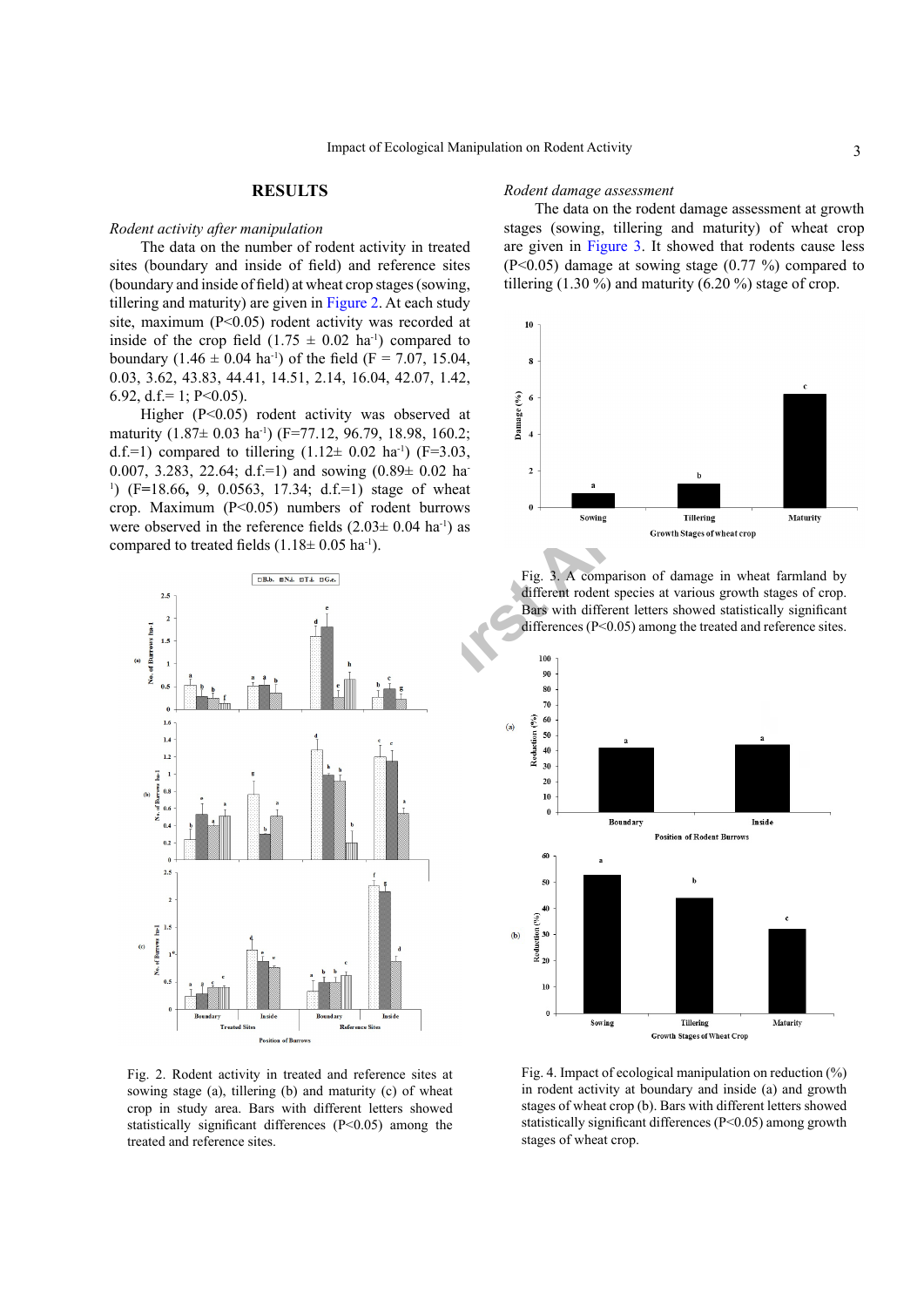#### *Percent reduction in rodent activity after manipulation*

The data on ecologically based management of rodent species in the treated fields are given in [Figure 4.](#page-2-2) It shows that maximum ( $P > 0.05$ ) reduction (%) was found similar at inside of the crop field (43.7%) and boundary (41.8%) of the wheat crop. However, percentage reduction in the number of rodent activity was significantly higher  $(P<0.05)$  at sowing  $(52.7%)$  compared to tillering  $(43.9%)$ and maturity (32%) stage of wheat crop.

## **DISCUSSION**

Rodents are distributed worldwide and a serious agricultural pest in Pakistan. Rodenticides provide an immediate solution to the rodent problem and form major component of rodent control strategies in Pakistan (Hussain *et al*[., 2003](#page-4-11)). The difficulties, hazards, cost, and apparent inefficiency of widespread use of rodenticides have led to consider habitat manipulation as control measure (Stuart *et al*[., 2013](#page-4-12)). Habitat manipulation by reducing the vegetation height is an old approach a management tool for farmers. Little published data is available on relationship between vegetation density and rodent population. Hence present study was designed to analyze the impact of habitat manipulation on rodent population at district Chakwal.

Four rodent's species were reported in study area during data collection that included *B. bangalensis, N. indica, T. indica* and *Golunda ellioti.* Study conducted by [Hussain](#page-4-11) *et al.* (2003) revealed presence of five species of rodents in the croplands of Pothwar plateau that were *B. bangalensis, N. indica, T. indica, Golunda ellioti* and *Mus musculus.* Murids are considered as the major activists in wheat-sugarcane based crops in central Punjab (Beg *et al*., [1980\)](#page-3-1). They cause damage to agricultural crops by spoiling, gnawing and hoarding activities while synchronizing with the cropping system and breeding during growing period of crops ([Sarwar](#page-4-13) *et al*., 2011). It has been reported that vertebrate pests are responsible for causing much loss to not only the stored food but also the standing crops in many ways. The damage caused by rodent pests is irreversible as they directly damage seeds, growing seedlings and roots [\(Singleton](#page-4-1) *et al*., 1999; [Makundi](#page-4-14) *et al*., 2010).

Present study reveals maximum (P<0.05) rodent burrows was present at maturity stage of wheat as compared to tillering and sowing. It is clear that rodents cause significant damage in terms of stem cutting at ripening/ maturity stage compared to other growth stages of wheat crop**.** This was due to the fact that maturity stage of wheat crop provides both food and shelter to the rodents which are crucial for their growth and reproduction and rodents directly correlates breeding pattern with growth stage of crop [\(Cuong](#page-4-0) *et al*., 2002; Khan *et al*[., 2009;](#page-4-3) [Munawar](#page-4-15) *et* 

*al.*, 2018). Higher (P<0.05) numbers of rodent burrows were observed in the reference fields as compared to treated fields. Our results suggested that rodent's burrows decrease in number at treated fields as removal of cover from field boundaries exposed rodents to predators which in turn decrease crop damage (Stuart *et al*[., 2013\)](#page-4-12) and increase crop yield [\(Pusineus and Schmidt, 2002\)](#page-4-16).

Current study also reveals that reduction (%) did not differ significantly  $(P>0.05)$  at inside and crop boundary (41.8-43.7%). However, at sowing stage, more reduction (P<0.05) in number of rodent burrows were observed as compared to tillering and maturity stage of wheat. This was due to the fact that during sowing stage of wheat, rodents move to crop boundary which provides good cover and food. During tillering and maturity, rodents move inside crop field as maturity stage of crop provides good sustainability (Fulk *et al*., 1980).

[t](#page-4-7)he rodent problem and form major and food. During tillering and throl strategies in Pakistan (Hussain inside crop field as maturity stag units of rodenticides have led to strainability (Fulk et al., 1980). Halation as co Habitat manipulation by reducing the vegetation height had considerable effect in limiting rodent population. This decline was ascribed mainly due to predation as they were being exposed to environment (Fox *et al*., 2003; [Monamy and Fox, 2010](#page-4-14)). This technique should be carried out in a large area 3-4 weeks prior to sowing stage of crop. The dry season is the only time when these methods can be effective; in this season there are no crop and rodent populations are concentrated along field edges and in relatively small patches of uncultivated land. It is concluded that removal of wild vegetation from the crop field boundaries before sowing had negative impact on rodent population in subsequent crop growth.

# **ACKNOWLEDGEMENTS**

The authors are thankful to Higher Education Commission, Pakistan for providing funds and this work was carried out under a research project "Ecologicallybased rodent Management in Croplands of Pothwar Plateau, Pakistan (20-2547/NRPU/R& D/HEC/13).

#### *Statement of conflict of interest*

The authors have declared no conflict of interest.

# **REFERENCES**

- <span id="page-3-0"></span>Aplin, K.P., Brown, P.R., Jacobs, J., Krebs, C.J. and Singleton, G.R., 2003. *Field methods for rodent studies in Asia and the Indo-Pacific*. ACIAR Monograph No. 100, pp. 223.
- <span id="page-3-1"></span>Beg, A.R., Baig, M.S., Ali, Q. and Khan, C.M.A., 1985. *Agro-ecological zonation of Pothwar: A wheat, B-Maize*. National Agricultural Research Centre, Islamabad; Pakistan Forest Institute, Peshawar; Siol